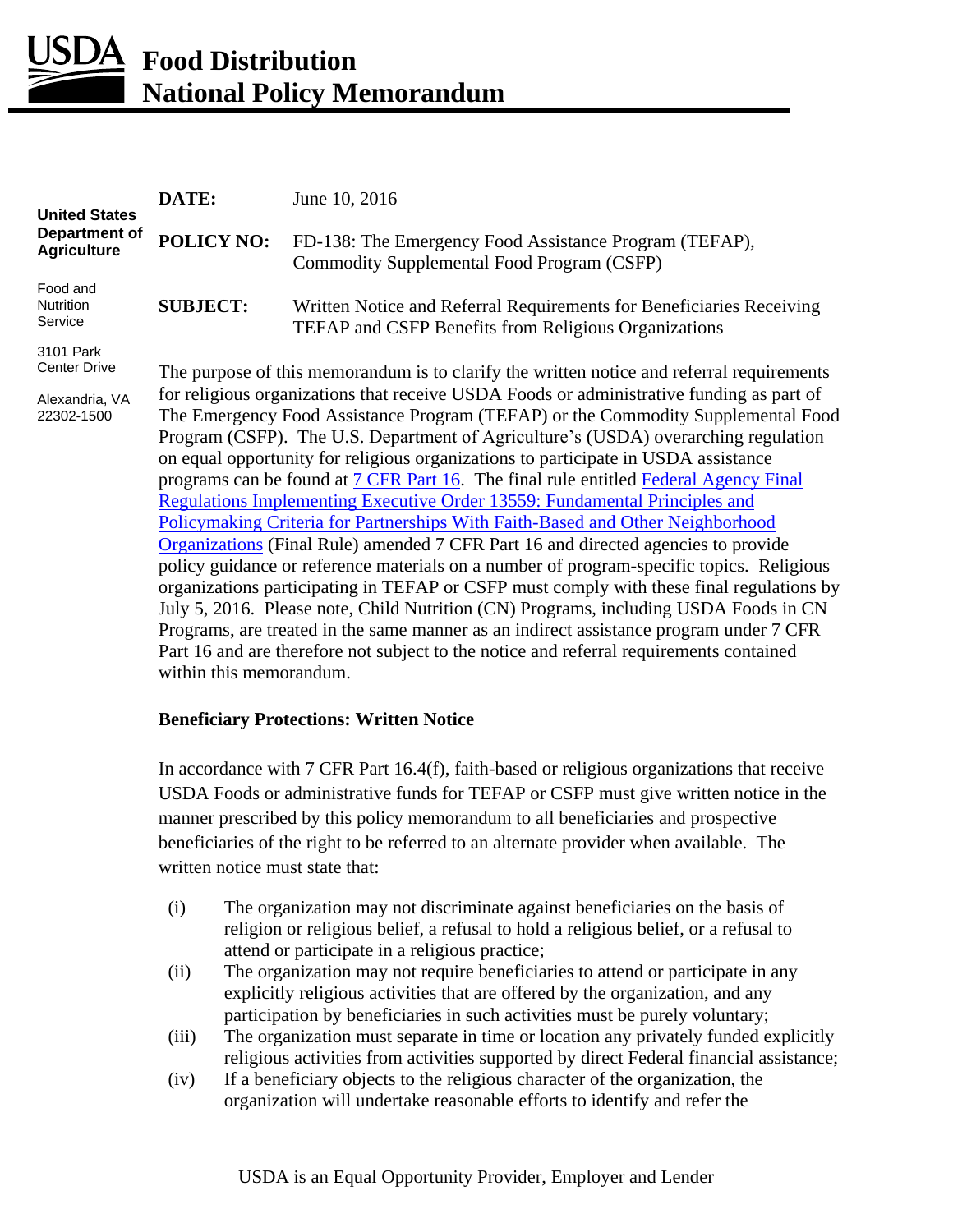beneficiary to an alternate provider to which the prospective beneficiary has no objection; the organization may not be able to guarantee, however, that in every instance, an alternate provider will be available; and

(v) Beneficiaries may report violations of these protections (including denials of services or benefits) by an organization to the State agency [\(http://www.fns.usda.gov/fdd/food](http://www.fns.usda.gov/fdd/food-distribution-contacts)[distribution-contacts\)](http://www.fns.usda.gov/fdd/food-distribution-contacts). The State agency will respond to the complaint and report the alleged violations to their respective USDA FNS Regional Office [\(http://www.fns.usda.gov/fns-regional-offices\)](http://www.fns.usda.gov/fns-regional-offices).

Organizations, inclusive of all recipient agencies and local agencies certifying potential beneficiaries and providing TEFAP and CSFP benefits to participants, must provide the written notice, per the program specific requirements described below, to applicants prior to the time they enroll in the program or receive services from such programs.

#### TEFAP

Preamble language to the final rule amending 7 CFR Part 16 provided for an exception to the individual written notice of beneficiary protections requirement. When the service provided to the beneficiary involves only a brief interaction between the provider and the beneficiary, and the beneficiary is receiving what may be a one-time service from the provider (such as a meal at an emergency kitchen or food for home consumption at a food pantry), the service provider may post the written notice of beneficiary protections in a prominent place, in lieu of providing individual written notice to each beneficiary.

This exception is applicable only to TEFAP. Accordingly, religious organizations providing TEFAP services can comply with the federal regulations and meet the requirements of this guidance memorandum by posting a written notice, which includes the complete list of beneficiary protections described above, at service locations. The posted written notice must be visible to all TEFAP beneficiaries and prospective beneficiaries upon entrance into the distribution site. A sample poster for posting written notice of beneficiary protections is included as an attachment to this memorandum.

#### CSFP

For religious organizations operating CSFP, individual written notice of beneficiary protections provided under 7 CFR Part 16, including the right to be referred to another organization, must be given to all applicants at the time that they apply for CSFP benefits. For beneficiaries already enrolled in the program as of the implementation date of this requirement, written notice must be provided no later than July 5, 2016.

A sample form for providing individual written notice of beneficiary protections is included as an attachment to this memorandum. Religious organizations can comply with federal regulations and meet the requirements of this guidance by providing CSFP applicants with this sample form at the time of application or by incorporating the required notification language at 7 CFR Part 16.4(f) into their existing CSFP applications or another format of their choice, provided that each individual beneficiary or prospective beneficiary receives an individual written notice, which includes the complete list of beneficiary protections described above.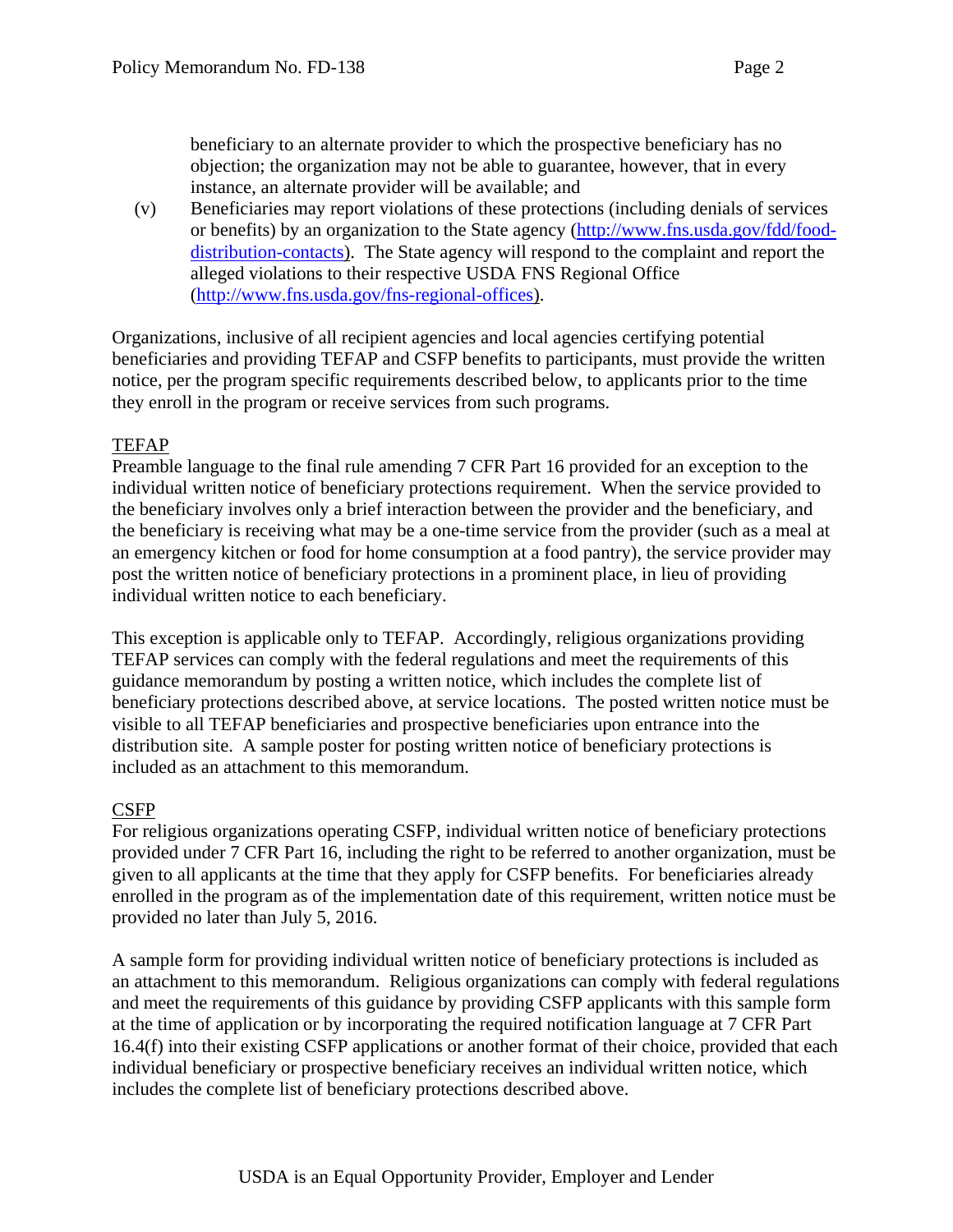#### **Beneficiary Protections: Referral Requirements**

In accordance with 7 CFR Part 16.4(g), if a beneficiary or prospective beneficiary of TEFAP or CSFP objects to the religious character of an organization that provides services under the program, that organization must promptly undertake reasonable efforts to identify and refer the beneficiary to an alternate provider, if available, to which the prospective beneficiary has no objection. A sample form for recording a beneficiary referral request is included as an attachment to this memorandum.

In some cases, a referral option may not be available. What constitutes "reasonable efforts" will depend on the situation. Organizations should at a minimum attempt to identify an alternative provider, determine what services the alternative provider offers, and determine whether the alternative provider is accepting new referrals. Below are the standards that must be followed:

- In making the referral, the organization must comply with all applicable State and local privacy laws and regulations.
- A referral may be made to another faith-based organization, if the beneficiary has no objection to that provider. But if the beneficiary requests a secular provider, and a secular provider is available, then a referral must be made to that provider.
- The referral must be to an alternate provider that is in reasonable geographic proximity to the organization making the referral and offers services that are similar in substance and quality to those offered by the organization, if one is available. The alternate provider also should have the capacity to accept additional clients, if one with capacity to accept additional clients is available. A referral may be made to non-USDA funded organizations, including non-TEFAP and non-CSFP providers, if necessary and available.
- If the organization determines that it is unable to identify an alternate provider, the organization must promptly notify the State agency, or local or eligible recipient agency with which it has an agreement. That agency must determine whether there is any other suitable alternate provider to which the beneficiary may be referred. A local or eligible recipient agency that receives a request for assistance in identifying an alternate provider may request assistance from the State agency. The State agency is ultimately responsible for ensuring an alternate provider is identified, if available.
- State agencies may assist recipient or local agencies or organizations by providing such entities with information regarding alternate providers. Such information regarding alternative providers should include providers (including secular and non-USDA funded organizations) within a reasonable geographic proximity that offer services that are similar in substance and quality and that would reasonably be expected to have the capacity to accept additional clients, provided any such organizations exist. Examples of alternate methods of referral the State agency could provide organizations may include but is not limited to referral to websites, hotlines, or other service providers funded by the State agency. An organization which relies on such information provided by the State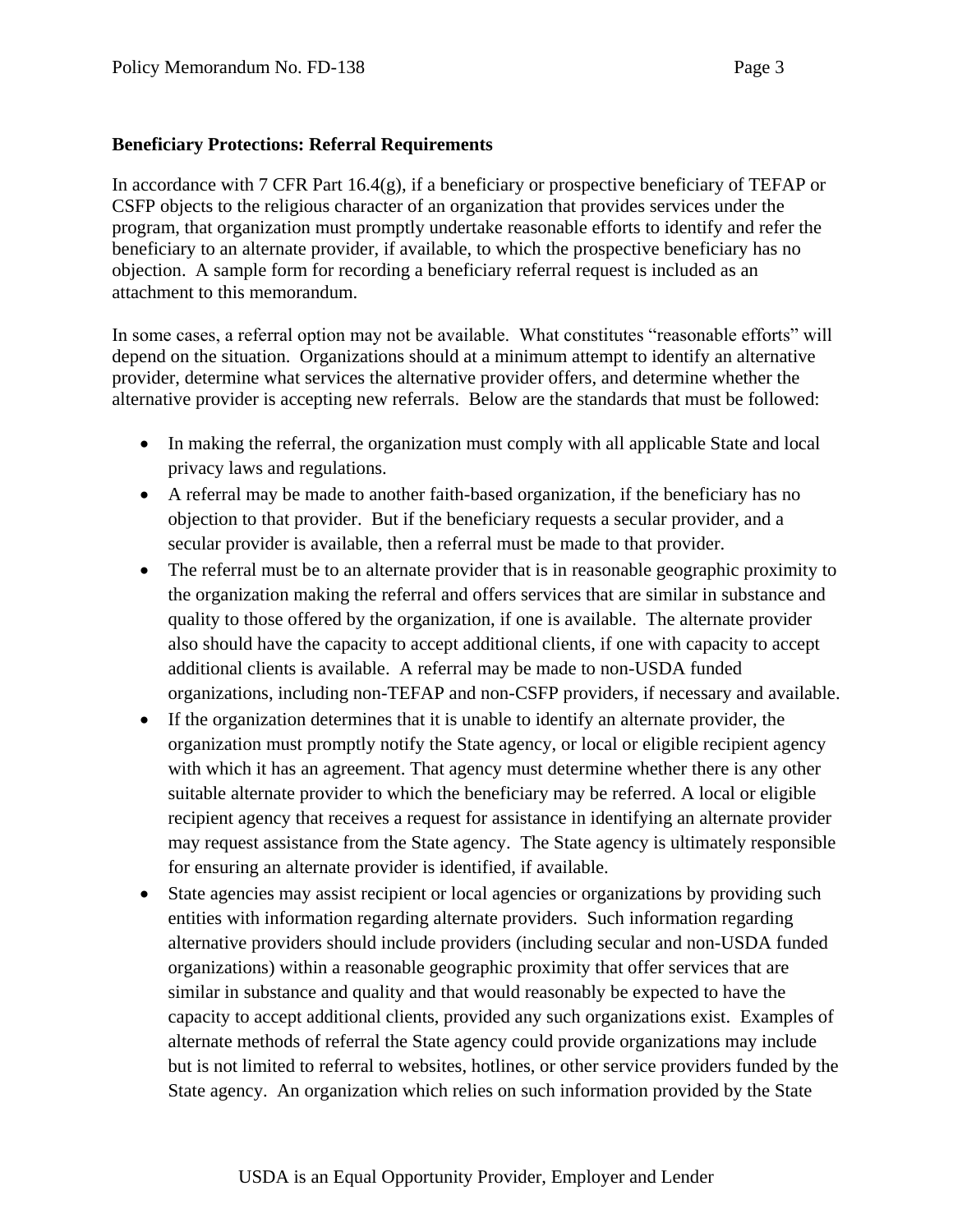agency will be considered to have undertaken reasonable efforts to identify an alternate provider for the purposes of 7 CFR Part 16.

#### **Record Keeping**

State and local agencies must continue to follow record keeping requirements in accordance with current program regulations for both TEFAP and CSFP and 7 CFR 250.19. Such requirements extend to the maintenance of records of beneficiary referrals by religious organizations to other entities in accordance with the beneficiary protections at 7 CFR Part 16. All records must be maintained for a period of three years from the close of the fiscal year to which they pertain.

#### **Monitoring**

In accordance with USDA regulations at 7 CFR Part 16.6, FNS will monitor compliance with these new provisions during the course of regular program review and oversight. State agencies should continue to follow existing regulatory requirements and program mechanisms in regards to monitoring and enforcement of these requirements, including coverage of the minimum notice and referral requirements provided in this memorandum and maintenance of records related to referrals. FNS will use Management Evaluation Reviews to monitor compliance with this, and all, statutory and regulatory provisions in TEFAP and CSFP.

*/s/ Original Signature on File* Laura Castro **Director** Food Distribution Division

**Attachments**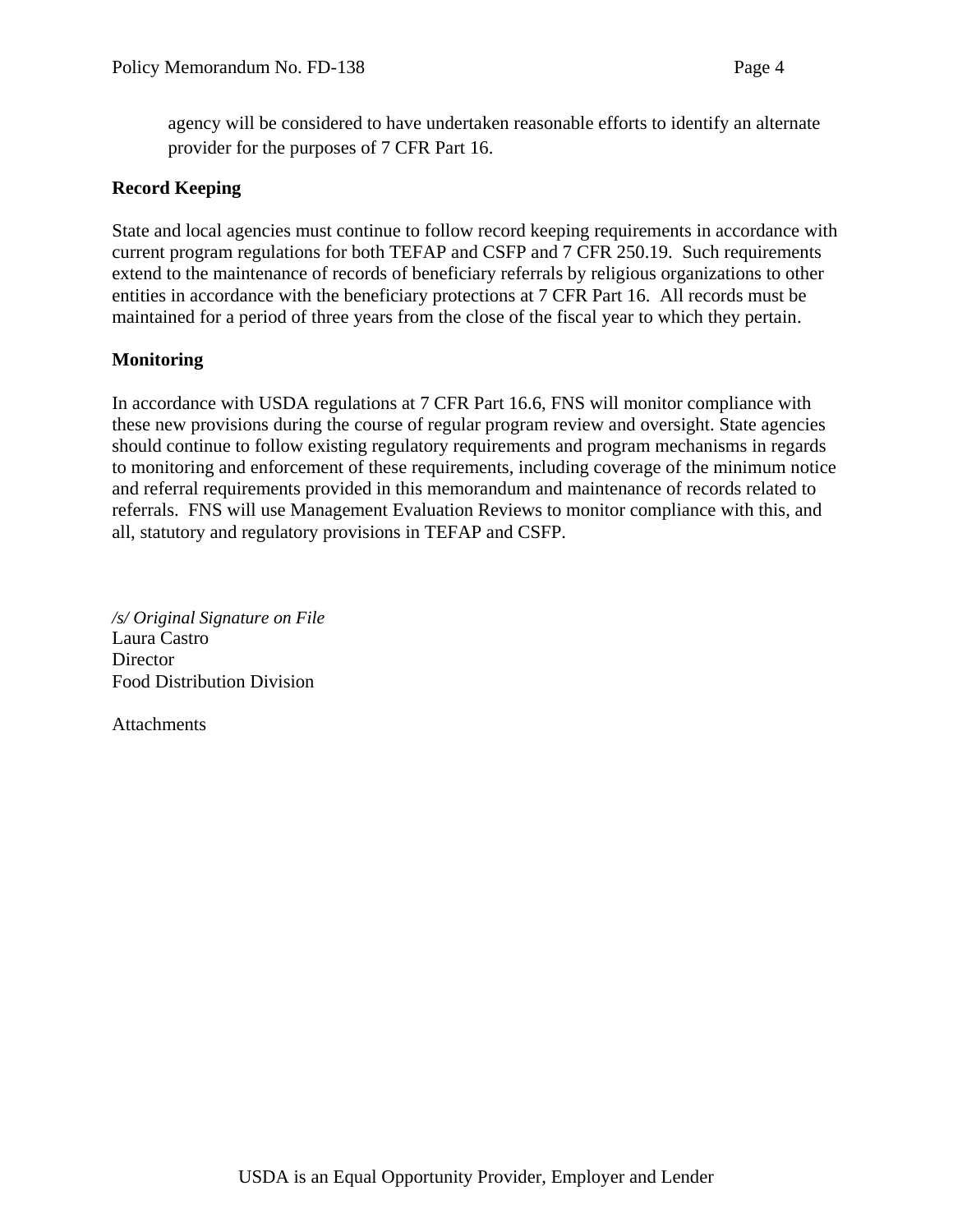# **The Emergency Food Assistance Program (TEFAP) – Written Notice of Beneficiary Rights**

**Name of Organization**:

**Contact Information for Program Staff**:

[Insert Phone Number] [Insert Email Address]

Because TEFAP is supported in whole or in part by financial assistance from the Federal Government, we are required to let you know that—

- We may not discriminate against you on the basis of religion or religious belief, a refusal to hold a religious belief, or a refusal to attend or participate in a religious practice;
- We may not require you to attend or participate in any explicitly religious activities that are offered by us, and any participation by you in these activities must be purely voluntary;
- We must separate in time or location any privately funded explicitly religious activities from activities supported with USDA direct assistance;
- If you object to the religious character of our organization, we must make reasonable efforts to identify and refer you to an alternate provider to which you have no objection. We cannot guarantee, however, that in every instance, an alternate provider will be available; and
- You may report violations of these protections (including denials of services or benefits) by an organization to the State agency [\(http://www.fns.usda.gov/fdd/food-distribution-contacts\)](http://www.fns.usda.gov/fdd/food-distribution-contacts). The State agency will respond to the complaint and report the alleged violations to their respective USDA FNS Regional Office [\(http://www.fns.usda.gov/fns-regional-offices\)](http://www.fns.usda.gov/fns-regional-offices).

We must provide you with this written notice before you enroll in TEFAP or receive services from TEFAP, as required by 7 CFR part 16.

## **Alternate Service Location(s) or State Agency Contact Information**:

[Insert Name of Organization and Contact Person]

[Insert Phone Number]<br>[Insert Email Address]

This Institution is an Equal Opportunity Provider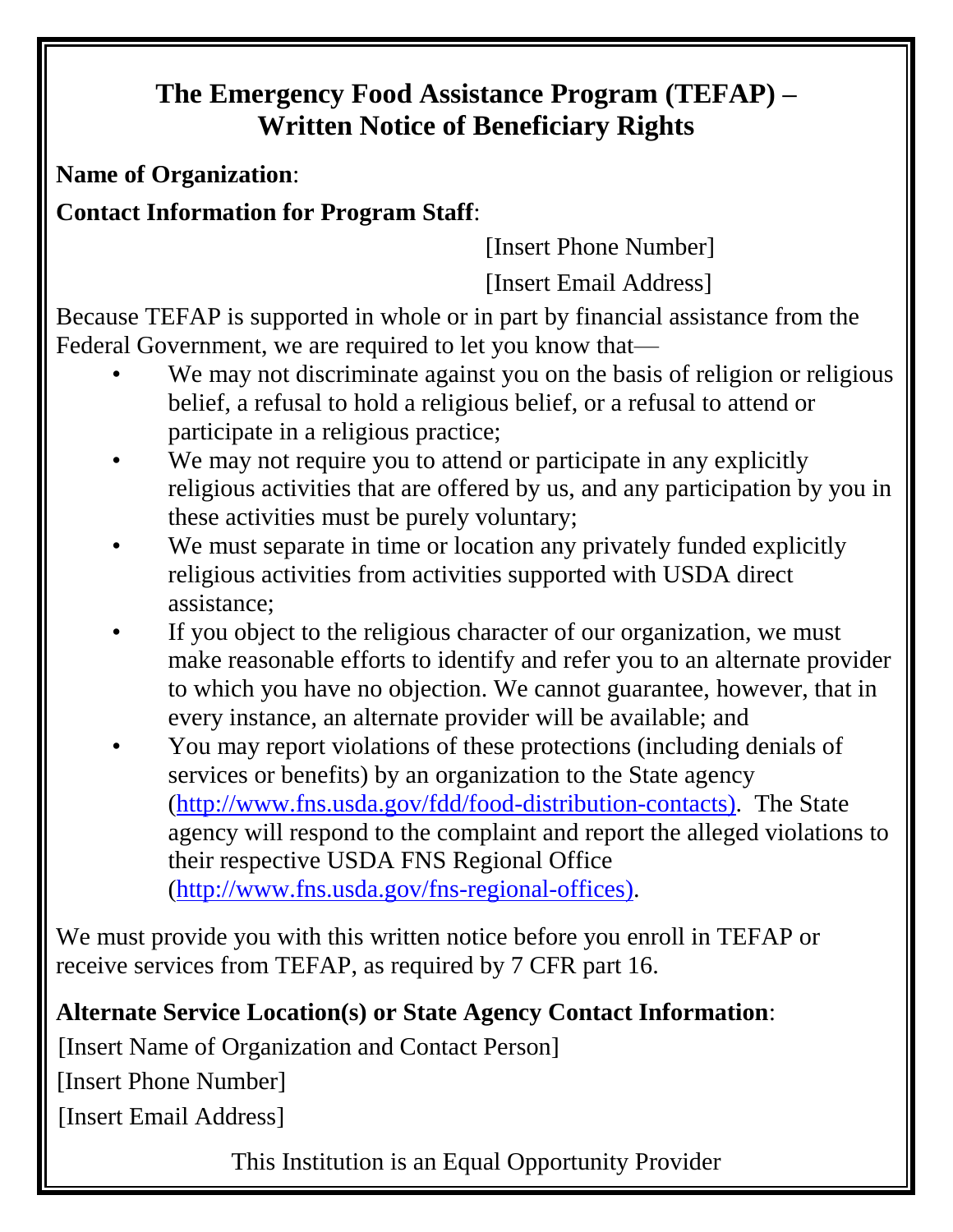### **Commodity Supplemental Food Program (CSFP) – Written Notice of Beneficiary Rights**

Name of Organization:

Contact Information for Program Staff (name, phone number, and email address, if appropriate):

Because this program is supported in whole or in part by financial assistance from the Federal Government, we are required to let you know that—

- We may not discriminate against you on the basis of religion or religious belief, a refusal to hold a religious belief, or a refusal to attend or participate in a religious practice;
- We may not require you to attend or participate in any explicitly religious activities that are offered by us, and any participation by you in these activities must be purely voluntary;
- We must separate in time or location any privately funded explicitly religious activities from activities supported with USDA direct assistance;
- If you object to the religious character of our organization, we must make reasonable efforts to identify and refer you to an alternate provider to which you have no objection. We cannot guarantee, however, that in every instance, an alternate provider will be available; and
- You may report violations of these protections (including denials of services or benefits) by an organization to the State agency [\(http://www.fns.usda.gov/fdd/food-distribution-contacts\)](http://www.fns.usda.gov/fdd/food-distribution-contacts). The State agency will respond to the complaint and report the alleged violations to their respective USDA FNS Regional Office [\(http://www.fns.usda.gov/fns-regional-offices\)](http://www.fns.usda.gov/fns-regional-offices).

We must provide you with this written notice before you enroll in our program or receive services from the program, as required by 7 CFR part 16.